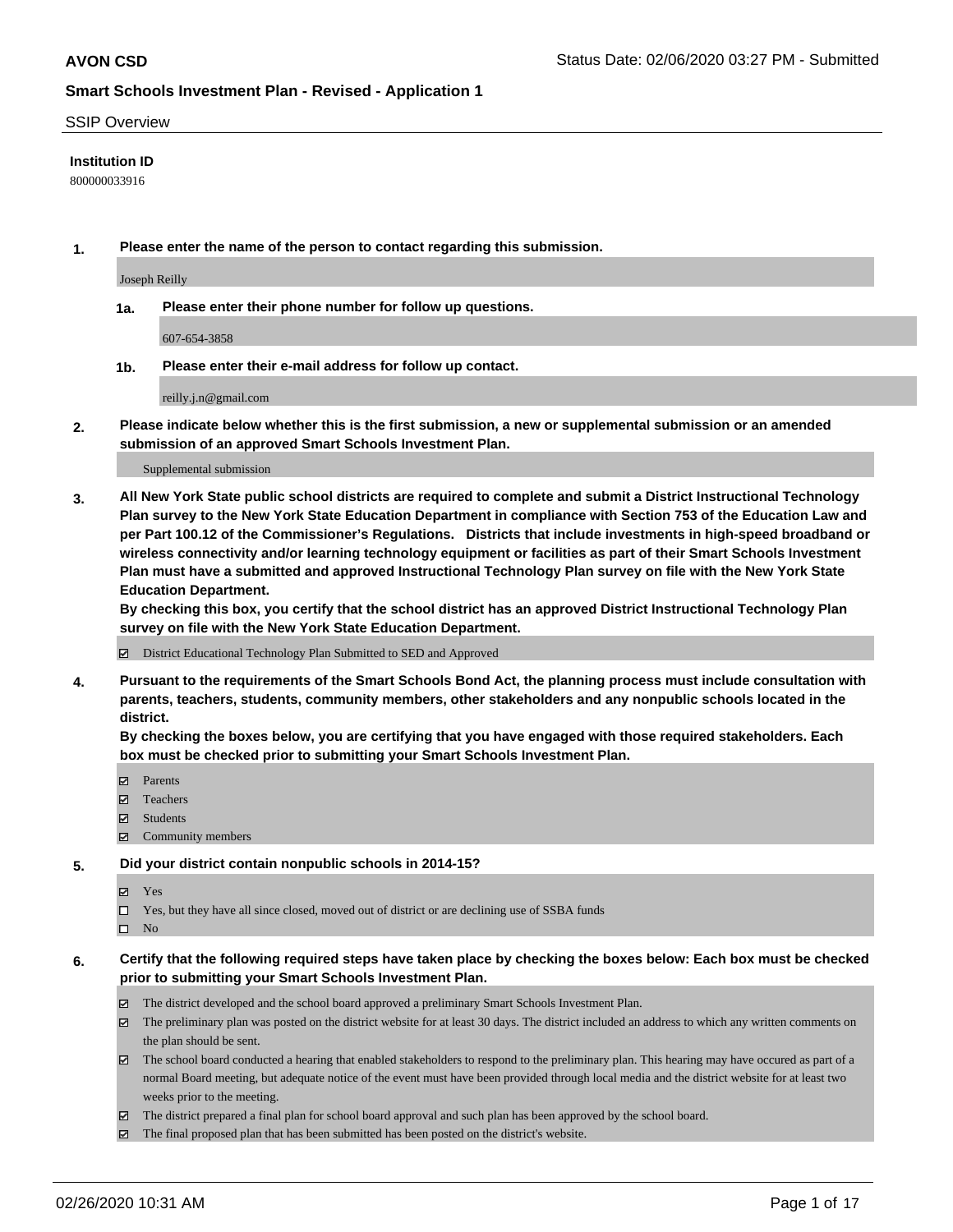SSIP Overview

**6a. Please upload the proposed Smart Schools Investment Plan (SSIP) that was posted on the district's website, along with any supporting materials. Note that this should be different than your recently submitted Educational Technology Survey. The Final SSIP, as approved by the School Board, should also be posted on the website and remain there during the course of the projects contained therein.**

smart bond presentation- avon board of education.pdf

**6b. Enter the webpage address where the final Smart Schools Investment Plan is posted. The Plan should remain posted for the life of the included projects.**

http://www.avoncsd.org/district.cfm?subpage=1998573

**7. Please enter an estimate of the total number of students and staff that will benefit from this Smart Schools Investment Plan based on the cumulative projects submitted to date.**

1,115

**8. An LEA/School District may partner with one or more other LEA/School Districts to form a consortium to pool Smart Schools Bond Act funds for a project that meets all other Smart School Bond Act requirements. Each school district participating in the consortium will need to file an approved Smart Schools Investment Plan for the project and submit a signed Memorandum of Understanding that sets forth the details of the consortium including the roles of each respective district.**

 $\Box$  The district plans to participate in a consortium to partner with other school district(s) to implement a Smart Schools project.

### **9. Please enter the name and 6-digit SED Code for each LEA/School District participating in the Consortium.**

| Partner LEA/District | <b>ISED BEDS Code</b> |
|----------------------|-----------------------|
| (No Response)        | (No Response)         |

### **10. Please upload a signed Memorandum of Understanding with all of the participating Consortium partners.**

(No Response)

**11. Your district's Smart Schools Bond Act Allocation is:**

\$720,747

#### **12. Final 2014-15 BEDS Enrollment to calculate Nonpublic Sharing Requirement**

|            | Public Enrollment | Nonpublic Enrollment | Total Enrollment | I Nonpublic Percentage |
|------------|-------------------|----------------------|------------------|------------------------|
| Enrollment | .004              | 83                   | .087.00          | 7.64                   |

**13. This table compares each category budget total, as entered in that category's page, to the total expenditures listed in the category's expenditure table. Any discrepancies between the two must be resolved before submission.**

|                                          | Sub-Allocations | <b>Expenditure Totals</b> | <b>Difference</b> |
|------------------------------------------|-----------------|---------------------------|-------------------|
| <b>School Connectivity</b>               | 295,004.00      | 295,004.00                | 0.00              |
| Connectivity Projects for<br>Communities | 0.00            | 0.00                      | 0.00              |
| Classroom Technology                     | 0.00            | 0.00                      | 0.00              |
| Pre-Kindergarten Classrooms              | 0.00            | 0.00                      | 0.00              |
| Replace Transportable<br>Classrooms      | 0.00            | 0.00                      | 0.00              |
| High-Tech Security Features              | 122,700.00      | 122,700.00                | 0.00              |
| Nonpublic Loan                           | 4,067.00        | 4.067.00                  | 0.00              |
| Totals:                                  |                 |                           |                   |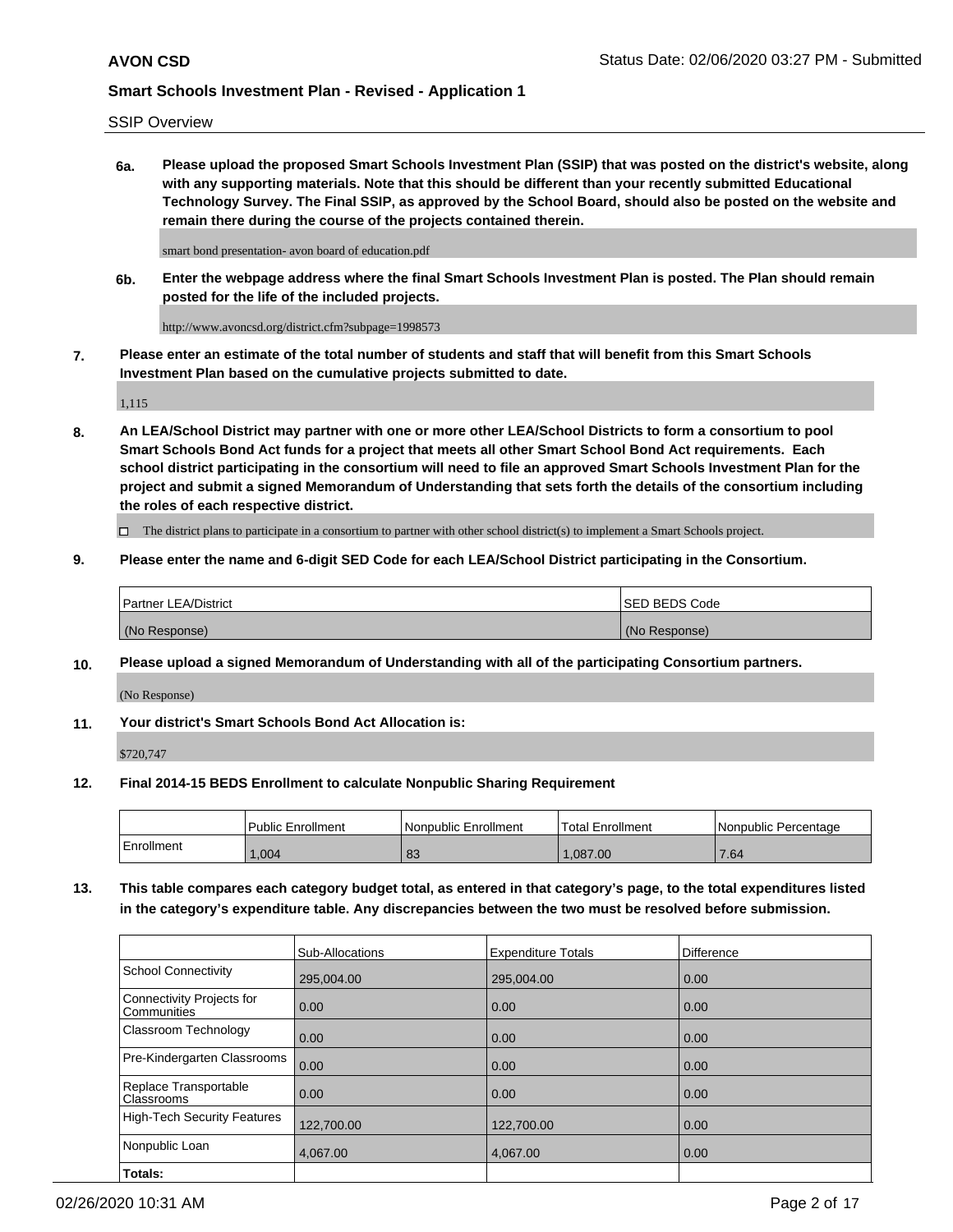SSIP Overview

| <b>Sub-Allocations</b> | Expenditure Totals            | Difference |
|------------------------|-------------------------------|------------|
| 421,771                | A <sub>21</sub> 771<br>74 L.I | 0          |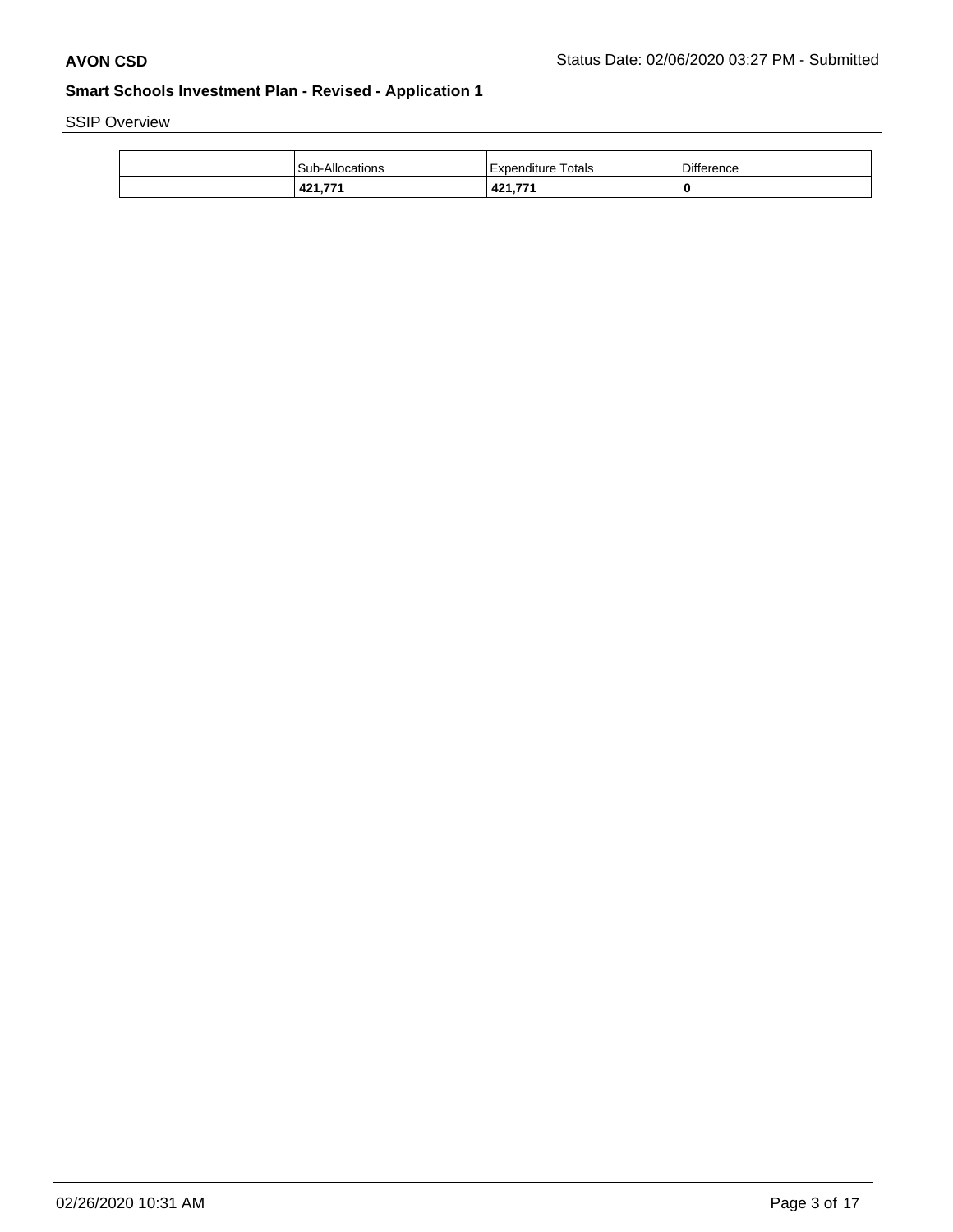School Connectivity

- **1. In order for students and faculty to receive the maximum benefit from the technology made available under the Smart Schools Bond Act, their school buildings must possess sufficient connectivity infrastructure to ensure that devices can be used during the school day. Smart Schools Investment Plans must demonstrate that:**
	- **• sufficient infrastructure that meets the Federal Communications Commission's 100 Mbps per 1,000 students standard currently exists in the buildings where new devices will be deployed, or**
	- **• is a planned use of a portion of Smart Schools Bond Act funds, or**
	- **• is under development through another funding source.**

**Smart Schools Bond Act funds used for technology infrastructure or classroom technology investments must increase the number of school buildings that meet or exceed the minimum speed standard of 100 Mbps per 1,000 students and staff within 12 months. This standard may be met on either a contracted 24/7 firm service or a "burstable" capability. If the standard is met under the burstable criteria, it must be:**

**1. Specifically codified in a service contract with a provider, and**

**2. Guaranteed to be available to all students and devices as needed, particularly during periods of high demand, such as computer-based testing (CBT) periods.**

**Please describe how your district already meets or is planning to meet this standard within 12 months of plan submission.**

Avon Central Schools currently receives broadband services through Lake Net provided through Wayne-Finger Lakes BOCES. The district currently exceeds the broadband requirements of this standard.

- **1a. If a district believes that it will be impossible to meet this standard within 12 months, it may apply for a waiver of this requirement, as described on the Smart Schools website. The waiver must be filed and approved by SED prior to submitting this survey.**
	- $\Box$  By checking this box, you are certifying that the school district has an approved waiver of this requirement on file with the New York State Education Department.
- **2. Connectivity Speed Calculator (Required). If the district currently meets the required speed, enter "Currently Met" in the last box: Expected Date When Required Speed Will be Met.**

|                  | l Number of<br>Students | Required Speed<br>In Mbps | Current Speed in Expected Speed<br><b>Mbps</b> | Ito be Attained | <b>Expected Date</b><br>When Required<br>Within 12 Months 1Speed Will be Met1 |
|------------------|-------------------------|---------------------------|------------------------------------------------|-----------------|-------------------------------------------------------------------------------|
| Calculated Speed | 1,007                   | 100.70                    | 200                                            | 200             | <b>Currently Met</b>                                                          |

### **3. Describe how you intend to use Smart Schools Bond Act funds for high-speed broadband and/or wireless connectivity projects in school buildings.**

Avon Central School District wishes to create a network infrastructure that will provide adequate support to the instructional goals of the district. This will consist of 3 components.

The first component is the fiber infrastructure in the district buildings. The existing network is outdated and provides limited capacity. The district proposes installing over 3000 feet of OM3 fiber providing 10 Gig connectivity between all of the network closets in the district buildings. This will improve on the existing network fiber by a factor of 10.

The second component is the switch infrastructure in those same closets. "Ancient" is a word that the tech team uses to describe the existing switch network. It has very limited capacity and almost no Power over Ethernet capacity. Avon is proposing the installation of new core and edge switches. The new switches will have PoE capacity in addition to 10 Gig interconnectivity.

Finally, Avon has already applied for Erate funding to combine with district funds to install new wireless access points. While not funded by this application, it completes the renovation of the entire network and will provide state of the art connectivity to all users.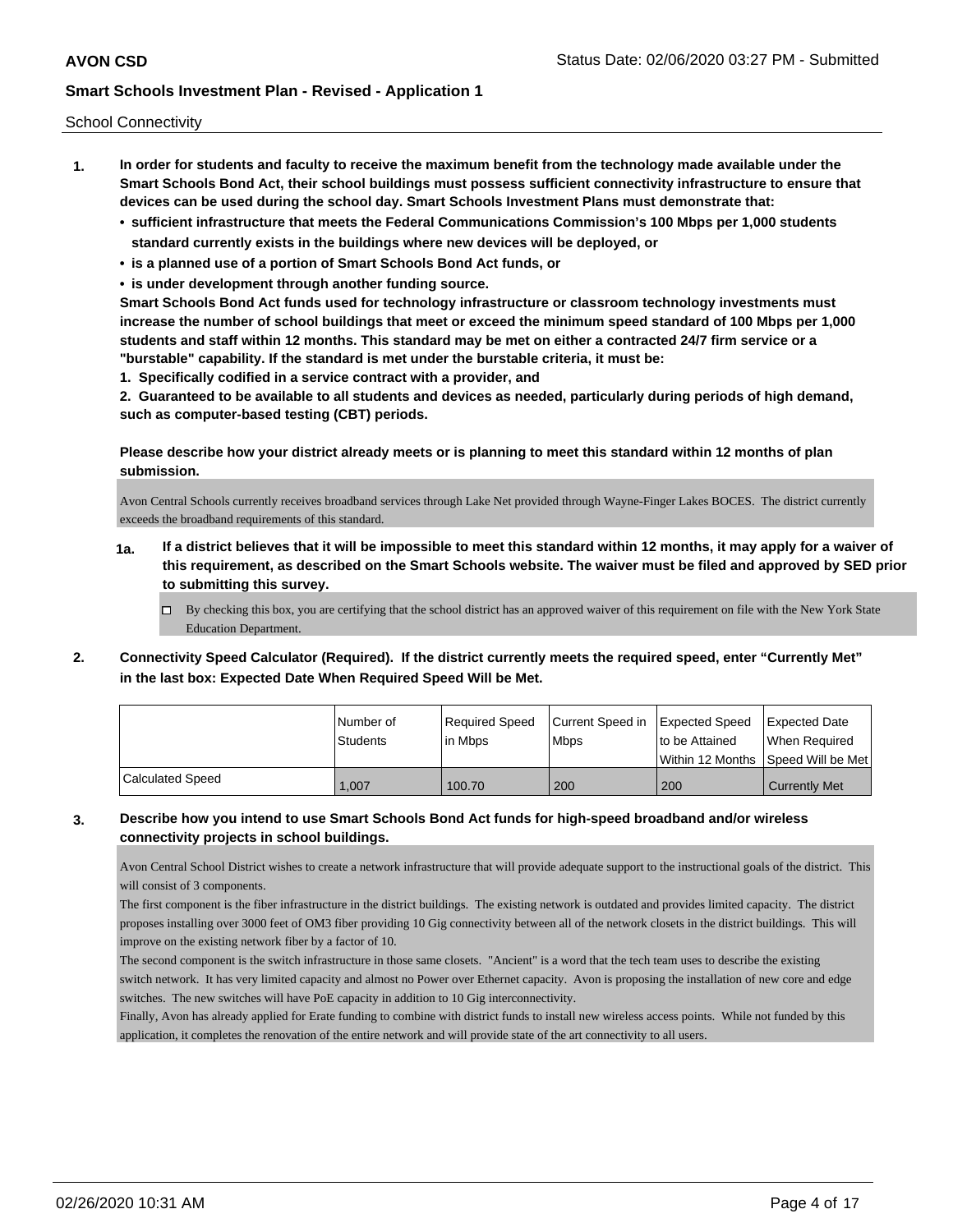School Connectivity

**4. Describe the linkage between the district's District Instructional Technology Plan and how the proposed projects will improve teaching and learning. (There should be a link between your response to this question and your responses to Question 1 in Section IV - NYSED Initiatives Alignment: "Explain how the district use of instructional technology will serve as a part of a comprehensive and sustained effort to support rigorous academic standards attainment and performance improvement for students."** 

**Your answer should also align with your answers to the questions in Section II - Strategic Technology Planning and the associated Action Steps in Section III - Action Plan.)**

Avon Central School District wishes to create a seamless network to support a district one-to-one initiative. The district wishes to allow the students continuous access to personal devices allowing them to work collaboratively and access the resources available on the internet. This access will allow the teachers to supplement traditional instruction with visual resources. Peer and teacher review of materials can be done on draft projects during the creative process rather than waiting for paper submission.

**5. If the district wishes to have students and staff access the Internet from wireless devices within the school building, or in close proximity to it, it must first ensure that it has a robust Wi-Fi network in place that has sufficient bandwidth to meet user demand.**

**Please describe how you have quantified this demand and how you plan to meet this demand.**

Avon Central Schools Technology support staff have worked with Edutech, the local regional information planners, to evaluate the instructional use of all learning spaces and public spaces in the building. This evaluation considered the instructional uses of the locations and the number of students using the space. At the conclusion of this effort the BOCES and district planning team consulted with the technology provider to plan a seamless and robust wireless network.

**6. Smart Schools plans with any expenditures in the School Connectivity category require a project number from the Office of Facilities Planning. Districts must submit an SSBA LOI and receive project numbers prior to submitting the SSIP. As indicated on the LOI, some projects may be eligible for a streamlined review and will not require a building permit.**

**Please indicate on a separate row each project number given to you by the Office of Facilities Planning.**

| l Proiect Number      |  |
|-----------------------|--|
| 24-01-01-04-7-999-BA1 |  |

**7. Certain high-tech security and connectivity infrastructure projects may be eligible for an expedited review process as determined by the Office of Facilities Planning.**

#### **Was your project deemed eligible for streamlined review?**

Yes

**7a. Districts that choose the Streamlined Review Process will be required to certify that they have reviewed all installations with their licensed architect or engineer of record and provide that person's name and license number. The licensed professional must review the products and proposed method of installation prior to implementation and review the work during and after completion in order to affirm that the work was codecompliant, if requested.**

I certify that I have reviewed all installations with a licensed architect or engineer of record.

**8. Include the name and license number of the architect or engineer of record.**

| Name            | License Number |
|-----------------|----------------|
| Nick Signorelli | 24017          |

**9. Public Expenditures – Loanable (Counts toward the nonpublic loan calculation)**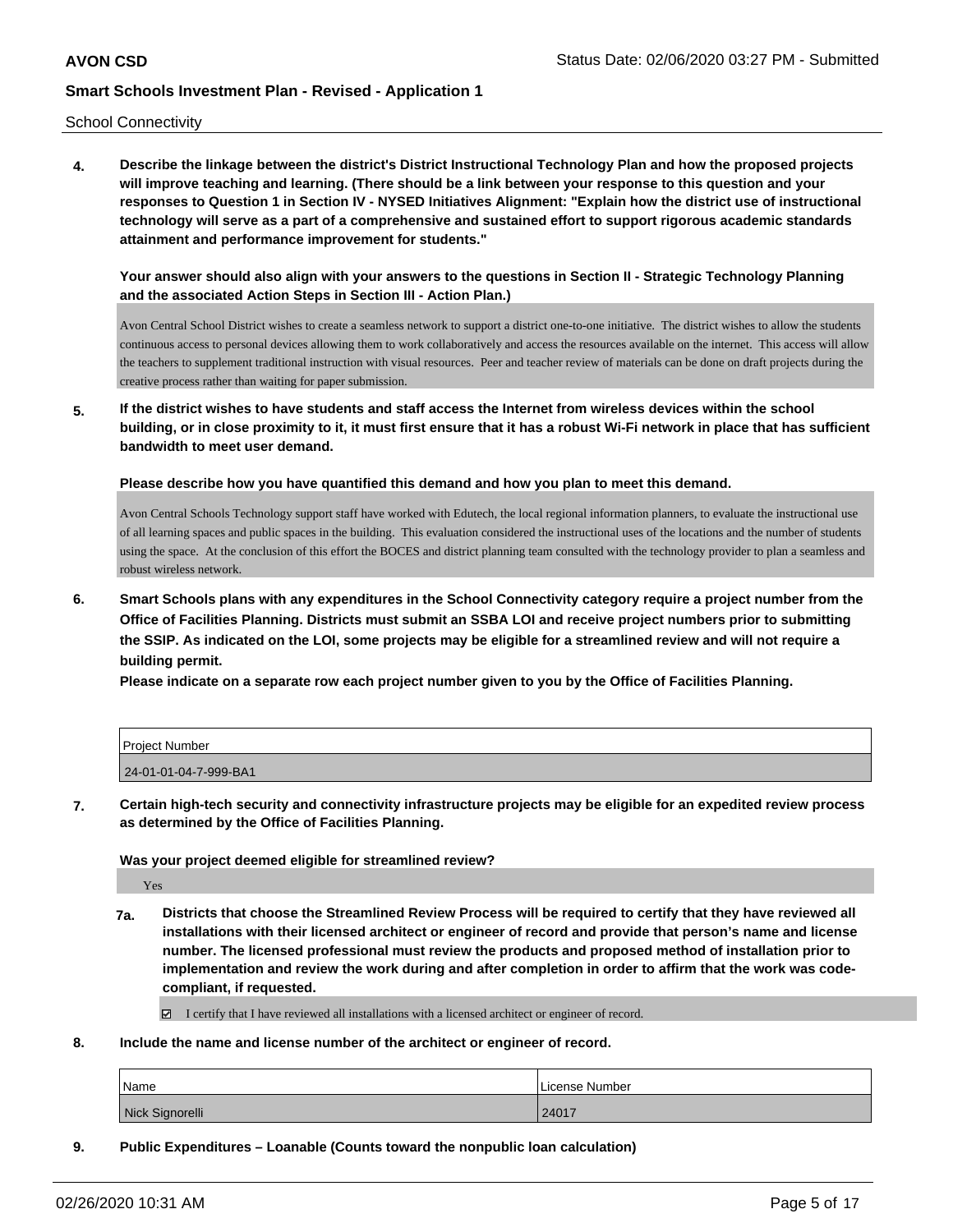School Connectivity

| Select the allowable expenditure type.<br>Repeat to add another item under each type. | <b>PUBLIC</b> Items to be<br>Purchased                                      | Quantity       | Cost Per Item | <b>Total Cost</b> |
|---------------------------------------------------------------------------------------|-----------------------------------------------------------------------------|----------------|---------------|-------------------|
| Network/Access Costs                                                                  | J8684-A HPE FlexNetwork<br>5940 48p 10 GbE SFP/SFP+<br>(Includes PS & Fans) | $\mathbf 1$    | 12,785.00     | 12,785.00         |
| Internal Components and Connections                                                   | JD092B HP X 130 10G<br><b>SFP+LC SR Transceiver</b>                         | 57             | 752.00        | 42,864.00         |
| Internal Components and Connections                                                   | JG545A HPE X362 1110W AC I<br>PoE Power Supply                              | 72             | 550.00        | 39,600.00         |
| Internal Components and Connections                                                   | JG900A HPE 58xOAF 300watt   2<br><b>Power Supply</b>                        |                | 269.00        | 538.00            |
| Network/Access Costs                                                                  | JH326A HPE 5130 48G PoE+<br>$SFP+$                                          | 38             | 3,157.00      | 119,966.00        |
| Internal Components and Connections                                                   | JC683A HPE 58X0AF Fan tray                                                  | $\overline{2}$ | 98.00         | 196.00            |
| <b>Internal Components and Connections</b>                                            | JG081C X240 Direct Attach<br>Cable SFP+ to SFP+                             | 8              | 164.00        | 1,312.00          |
| Internal Components and Connections                                                   | JD094B HP X 130 10G<br><b>SFP+LC LR Transceiver</b>                         | 8              | 1,831.00      | 14,648.00         |
| Network/Access Costs                                                                  | JG896A HPE FlexFabric 5700-<br>48XG                                         | 1              | 5,495.00      | 5,495.00          |
|                                                                                       |                                                                             | 189            | 25,101.00     | 237,404           |

## **10. Public Expenditures – Non-Loanable (Does not count toward nonpublic loan calculation)**

| Select the allowable expenditure | <b>PUBLIC</b> Items to be purchased | Quantity | Cost per Item | <b>Total Cost</b> |
|----------------------------------|-------------------------------------|----------|---------------|-------------------|
|                                  |                                     |          |               |                   |
| type.                            |                                     |          |               |                   |
| Repeat to add another item under |                                     |          |               |                   |
| each type.                       |                                     |          |               |                   |
| <b>Connections/Components</b>    | 3000 ft Corning 12 strand SM OM3    | 3,040    | 10.00         | 30,400.00         |
|                                  | Fiber cable and connectors          |          |               |                   |
| <b>Connections/Components</b>    | Installation of Fiber cable         |          | 27,200.00     | 27,200.00         |
|                                  |                                     | 3,041    | 27,210.00     | 57,600            |

## **11. Final 2014-15 BEDS Enrollment to calculate Nonpublic Sharing Requirement (no changes allowed.)**

|            | <b>Public Enrollment</b> | l Nonpublic Enrollment | Total Enrollment | Nonpublic Percentage |
|------------|--------------------------|------------------------|------------------|----------------------|
| Enrollment | ,004                     | $\Omega$<br>oJ         | .087.00          | 7.64                 |

# **12. Total Public Budget - Loanable (Counts toward the nonpublic loan calculation)**

|                                                         | Public Allocations | Estimated Nonpublic Loan<br>Amount | Estimated Total Sub-Allocations |
|---------------------------------------------------------|--------------------|------------------------------------|---------------------------------|
| Network/Access Costs                                    | 138,246.00         | 2,368.31                           | 140,614.31                      |
| School Internal Connections and 99,158.00<br>Components |                    | 1,698.69                           | 100,856.69                      |
| Other                                                   | 0.00               | 0.00                               | 0.00                            |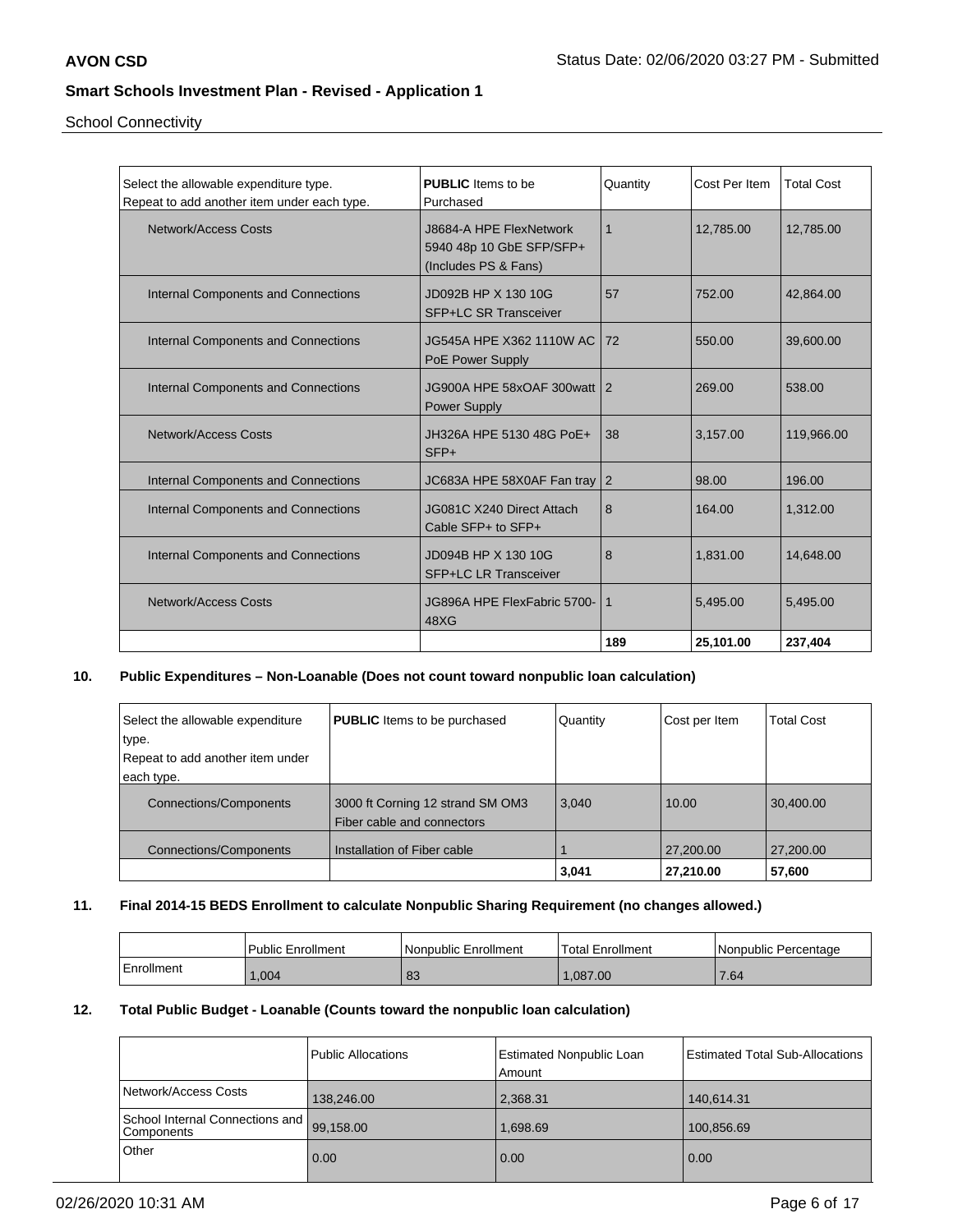School Connectivity

|          | <sup>1</sup> Public Allocations | <b>Estimated Nonpublic Loan</b><br>l Amount | Estimated Total Sub-Allocations |
|----------|---------------------------------|---------------------------------------------|---------------------------------|
| 'Totals: | 237,404.00                      | 4.067                                       | 241.471                         |

# **13. Total Public Budget – Non-Loanable (Does not count toward the nonpublic loan calculation)**

| Testing<br><b>Other Upfront Costs</b>      | 0.00                      |
|--------------------------------------------|---------------------------|
| Professional Services                      | 0.00                      |
| School Internal Connections and Components | 57,600.00                 |
| <b>Outside Plant Costs</b>                 | 0.00                      |
| Network/Access Costs                       | 0.00                      |
|                                            | Sub-<br><b>Allocation</b> |
|                                            |                           |

### **14. School Connectivity Totals**

|                          | Total Sub-Allocations |
|--------------------------|-----------------------|
| Total Loanable Items     | 241,471.00            |
| Total Non-Ioanable Items | 57,600.00             |
| <b>Totals:</b>           | 299,071               |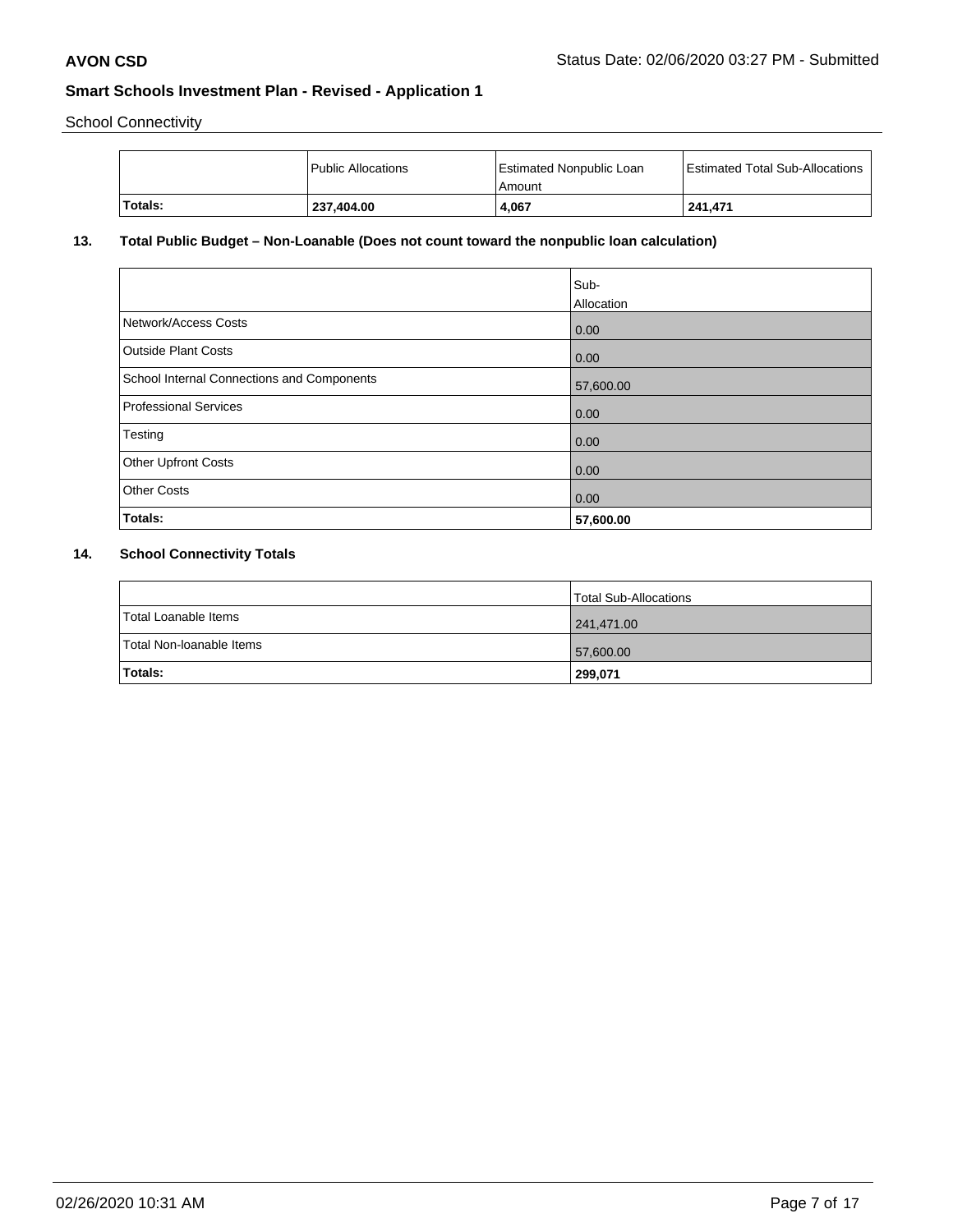Community Connectivity (Broadband and Wireless)

**1. Describe how you intend to use Smart Schools Bond Act funds for high-speed broadband and/or wireless connectivity projects in the community.**

(No Response)

**2. Please describe how the proposed project(s) will promote student achievement and increase student and/or staff access to the Internet in a manner that enhances student learning and/or instruction outside of the school day and/or school building.**

(No Response)

**3. Community connectivity projects must comply with all the necessary local building codes and regulations (building and related permits are not required prior to plan submission).**

 $\Box$  I certify that we will comply with all the necessary local building codes and regulations.

**4. Please describe the physical location of the proposed investment.**

(No Response)

**5. Please provide the initial list of partners participating in the Community Connectivity Broadband Project, along with their Federal Tax Identification (Employer Identification) number.**

| <b>Project Partners</b> | l Federal ID # |
|-------------------------|----------------|
| (No Response)           | (No Response)  |

**6. Please detail the type, quantity, per unit cost and total cost of the eligible items under each sub-category.**

| Select the allowable expenditure | Item to be purchased | Quantity      | Cost per Item | <b>Total Cost</b> |
|----------------------------------|----------------------|---------------|---------------|-------------------|
| type.                            |                      |               |               |                   |
| Repeat to add another item under |                      |               |               |                   |
| each type.                       |                      |               |               |                   |
| (No Response)                    | (No Response)        | (No Response) | (No Response) | 0.00              |
|                                  |                      | U             | 0.00          | -0                |

**7. If you are submitting an allocation for Community Connectivity, complete this table.**

**Note that the calculated Total at the bottom of the table must equal the Total allocation for this category that you entered in the SSIP Overview overall budget.**

|                                    | Sub-Allocation |
|------------------------------------|----------------|
| Network/Access Costs               | (No Response)  |
| Outside Plant Costs                | (No Response)  |
| <b>Tower Costs</b>                 | (No Response)  |
| <b>Customer Premises Equipment</b> | (No Response)  |
| <b>Professional Services</b>       | (No Response)  |
| Testing                            | (No Response)  |
| <b>Other Upfront Costs</b>         | (No Response)  |
| <b>Other Costs</b>                 | (No Response)  |
| Totals:                            | 0.00           |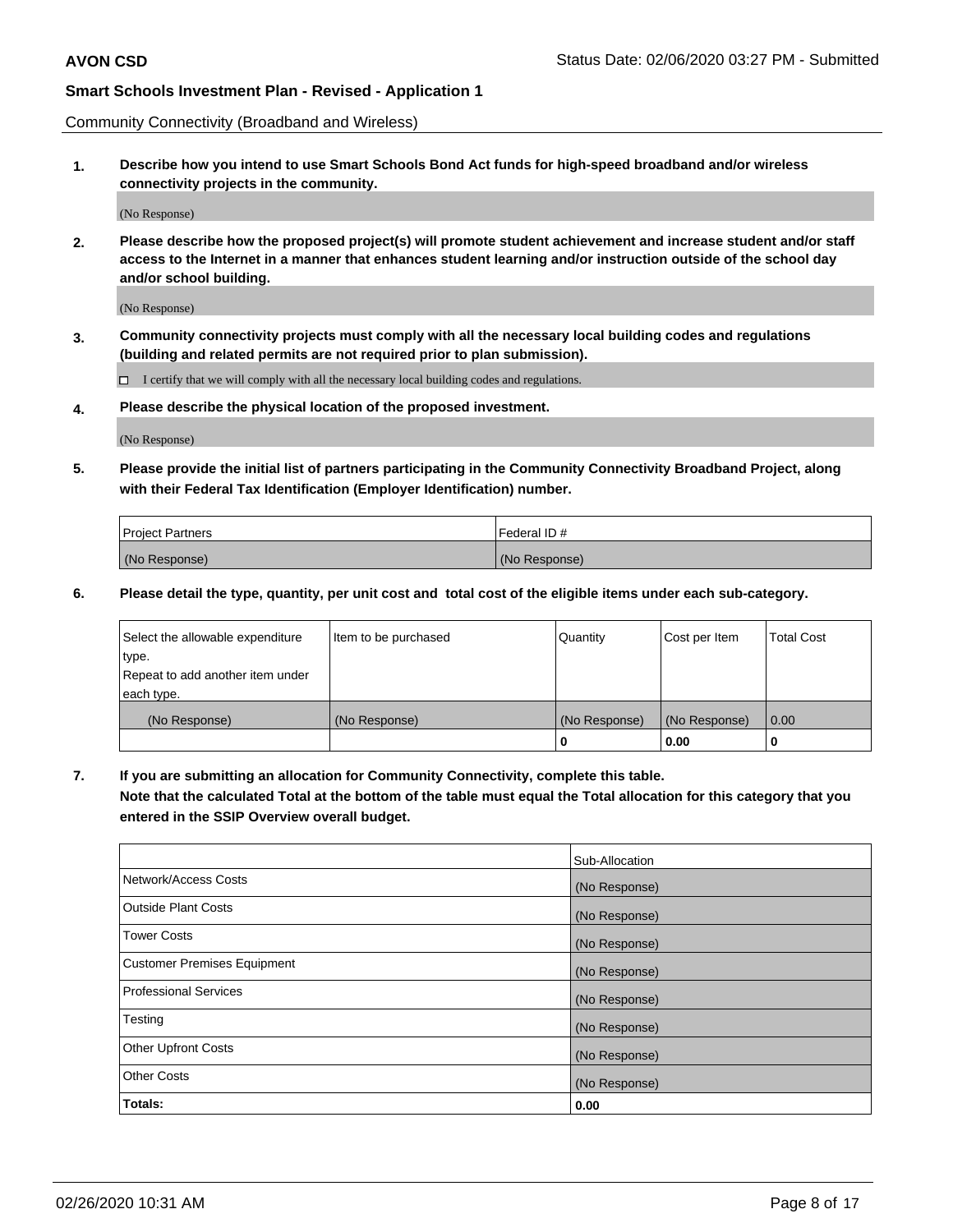#### Classroom Learning Technology

**1. In order for students and faculty to receive the maximum benefit from the technology made available under the Smart Schools Bond Act, their school buildings must possess sufficient connectivity infrastructure to ensure that devices can be used during the school day. Smart Schools Investment Plans must demonstrate that sufficient infrastructure that meets the Federal Communications Commission's 100 Mbps per 1,000 students standard currently exists in the buildings where new devices will be deployed, or is a planned use of a portion of Smart Schools Bond Act funds, or is under development through another funding source. Smart Schools Bond Act funds used for technology infrastructure or classroom technology investments must increase the number of school buildings that meet or exceed the minimum speed standard of 100 Mbps per 1,000 students and staff within 12 months. This standard may be met on either a contracted 24/7 firm service or a "burstable" capability. If the standard is met under the burstable criteria, it must be:**

**1. Specifically codified in a service contract with a provider, and**

**2. Guaranteed to be available to all students and devices as needed, particularly during periods of high demand, such as computer-based testing (CBT) periods.**

**Please describe how your district already meets or is planning to meet this standard within 12 months of plan submission.**

(No Response)

- **1a. If a district believes that it will be impossible to meet this standard within 12 months, it may apply for a waiver of this requirement, as described on the Smart Schools website. The waiver must be filed and approved by SED prior to submitting this survey.**
	- By checking this box, you are certifying that the school district has an approved waiver of this requirement on file with the New York State Education Department.
- **2. Connectivity Speed Calculator (Required). If the district currently meets the required speed, enter "Currently Met" in the last box: Expected Date When Required Speed Will be Met.**

|                  | l Number of     | Required Speed | Current Speed in | <b>Expected Speed</b> | <b>Expected Date</b>                |
|------------------|-----------------|----------------|------------------|-----------------------|-------------------------------------|
|                  | <b>Students</b> | l in Mbps      | l Mbps           | to be Attained        | When Required                       |
|                  |                 |                |                  |                       | Within 12 Months  Speed Will be Met |
| Calculated Speed | (No Response)   | 0.00           | (No Response)    | l (No Response)       | (No Response)                       |

**3. If the district wishes to have students and staff access the Internet from wireless devices within the school building, or in close proximity to it, it must first ensure that it has a robust Wi-Fi network in place that has sufficient bandwidth to meet user demand.**

**Please describe how you have quantified this demand and how you plan to meet this demand.**

(No Response)

**4. All New York State public school districts are required to complete and submit an Instructional Technology Plan survey to the New York State Education Department in compliance with Section 753 of the Education Law and per Part 100.12 of the Commissioner's Regulations.**

**Districts that include educational technology purchases as part of their Smart Schools Investment Plan must have a submitted and approved Instructional Technology Plan survey on file with the New York State Education Department.**

- By checking this box, you are certifying that the school district has an approved Instructional Technology Plan survey on file with the New York State Education Department.
- **5. Describe the devices you intend to purchase and their compatibility with existing or planned platforms or systems. Specifically address the adequacy of each facility's electrical, HVAC and other infrastructure necessary to install and support the operation of the planned technology.**

(No Response)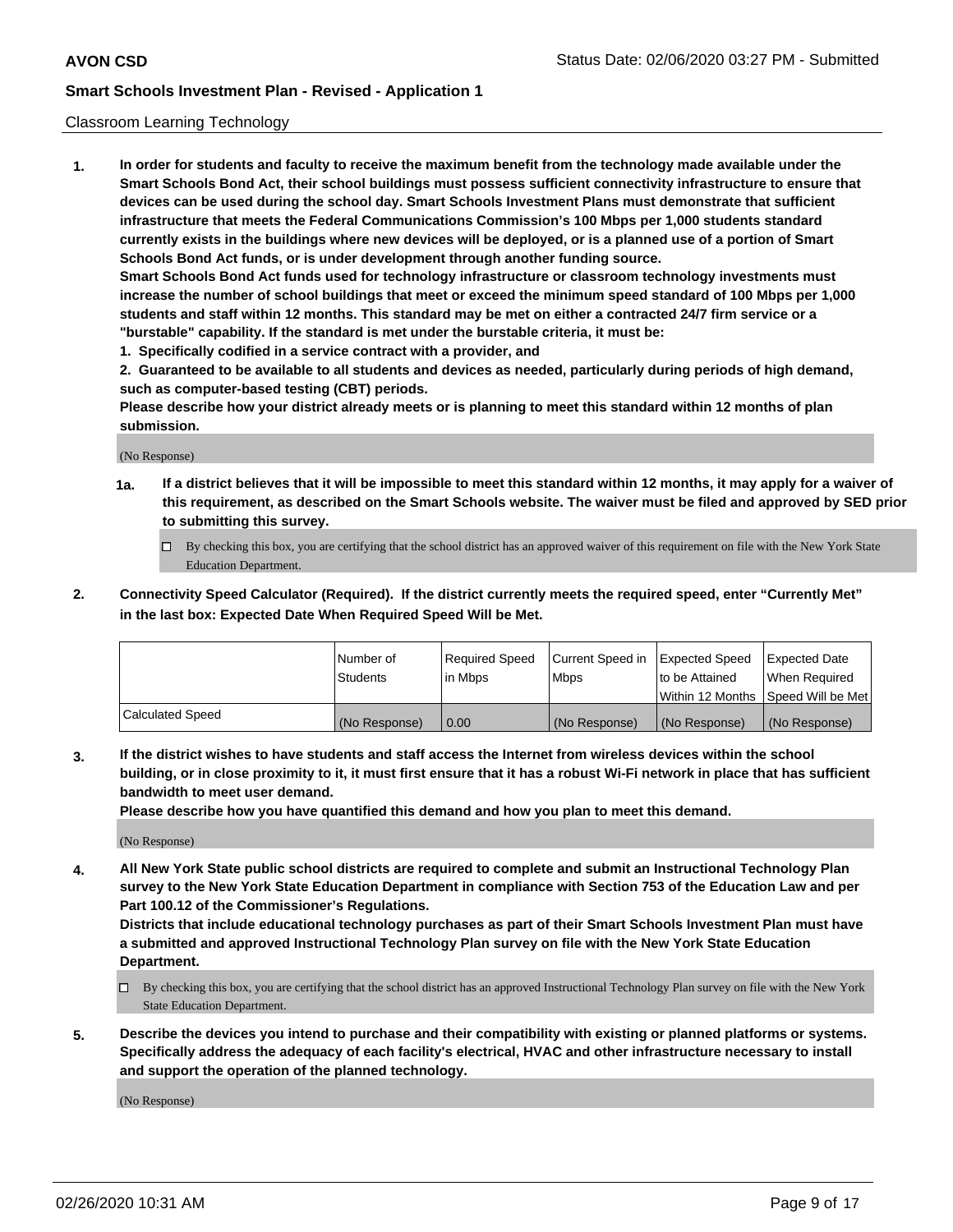#### Classroom Learning Technology

- **6. Describe how the proposed technology purchases will:**
	- **> enhance differentiated instruction;**
	- **> expand student learning inside and outside the classroom;**
	- **> benefit students with disabilities and English language learners; and**
	- **> contribute to the reduction of other learning gaps that have been identified within the district.**

**The expectation is that districts will place a priority on addressing the needs of students who struggle to succeed in a rigorous curriculum. Responses in this section should specifically address this concern and align with the district's Instructional Technology Plan (in particular Question 2 of E. Curriculum and Instruction: "Does the district's instructional technology plan address the needs of students with disabilities to ensure equitable access to instruction, materials and assessments?" and Question 3 of the same section: "Does the district's instructional technology plan address the provision of assistive technology specifically for students with disabilities to ensure access to and participation in the general curriculum?")**

**In addition, describe how the district ensures equitable access to instruction, materials and assessments and participation in the general curriculum for both SWD and English Language Learners/Multilingual Learners (ELL/MLL) students.**

(No Response)

**7. Where appropriate, describe how the proposed technology purchases will enhance ongoing communication with parents and other stakeholders and help the district facilitate technology-based regional partnerships, including distance learning and other efforts.**

(No Response)

**8. Describe the district's plan to provide professional development to ensure that administrators, teachers and staff can employ the technology purchased to enhance instruction successfully.**

**Note: This response should be aligned and expanded upon in accordance with your district's response to Question 1 of F. Professional Development of your Instructional Technology Plan: "Please provide a summary of professional development offered to teachers and staff, for the time period covered by this plan, to support technology to enhance teaching and learning. Please include topics, audience and method of delivery within your summary."**

(No Response)

- **9. Districts must contact one of the SUNY/CUNY teacher preparation programs listed on the document on the left side of the page that supplies the largest number of the district's new teachers to request advice on innovative uses and best practices at the intersection of pedagogy and educational technology.**
	- By checking this box, you certify that you have contacted the SUNY/CUNY teacher preparation program that supplies the largest number of your new teachers to request advice on these issues.
	- **9a. Please enter the name of the SUNY or CUNY Institution that you contacted.**

(No Response)

**9b. Enter the primary Institution phone number.**

(No Response)

**9c. Enter the name of the contact person with whom you consulted and/or will be collaborating with on innovative uses of technology and best practices.**

(No Response)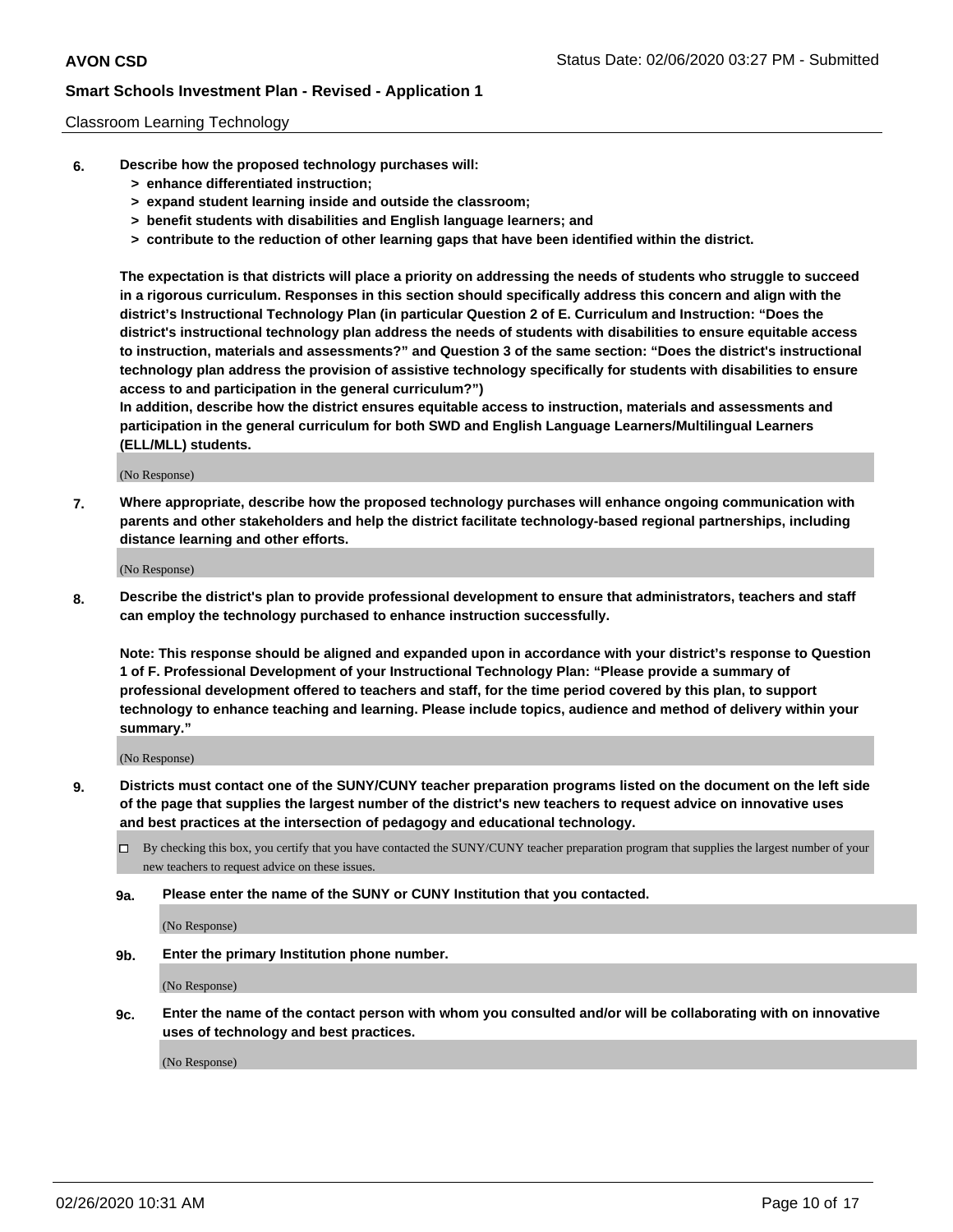#### Classroom Learning Technology

**10. To ensure the sustainability of technology purchases made with Smart Schools funds, districts must demonstrate a long-term plan to maintain and replace technology purchases supported by Smart Schools Bond Act funds. This sustainability plan shall demonstrate a district's capacity to support recurring costs of use that are ineligible for Smart Schools Bond Act funding such as device maintenance, technical support, Internet and wireless fees, maintenance of hotspots, staff professional development, building maintenance and the replacement of incidental items. Further, such a sustainability plan shall include a long-term plan for the replacement of purchased devices and equipment at the end of their useful life with other funding sources.**

 $\Box$  By checking this box, you certify that the district has a sustainability plan as described above.

**11. Districts must ensure that devices purchased with Smart Schools Bond funds will be distributed, prepared for use, maintained and supported appropriately. Districts must maintain detailed device inventories in accordance with generally accepted accounting principles.**

By checking this box, you certify that the district has a distribution and inventory management plan and system in place.

#### **12. Please detail the type, quantity, per unit cost and total cost of the eligible items under each sub-category.**

| Select the allowable expenditure<br>type.<br>Repeat to add another item under | Item to be Purchased | Quantity      | Cost per Item | <b>Total Cost</b> |
|-------------------------------------------------------------------------------|----------------------|---------------|---------------|-------------------|
| each type.<br>(No Response)                                                   | (No Response)        | (No Response) | (No Response) | 0.00              |
|                                                                               |                      | 0             | 0.00          |                   |

#### **13. Final 2014-15 BEDS Enrollment to calculate Nonpublic Sharing Requirement (no changes allowed.)**

|            | l Public Enrollment | <b>INonpublic Enrollment</b> | <b>Total Enrollment</b> | Nonpublic<br>l Percentage |
|------------|---------------------|------------------------------|-------------------------|---------------------------|
| Enrollment | .004                | 83                           | 1.087.00                | 17.64                     |

### **14. If you are submitting an allocation for Classroom Learning Technology complete this table.**

|                         | Public School Sub-Allocation | <b>Estimated Nonpublic Loan</b><br>Amount<br>(Based on Percentage Above) | Estimated Total Public and<br>Nonpublic Sub-Allocation |
|-------------------------|------------------------------|--------------------------------------------------------------------------|--------------------------------------------------------|
| Interactive Whiteboards | (No Response)                | 0.00                                                                     | 0.00                                                   |
| Computer Servers        | (No Response)                | 0.00                                                                     | 0.00                                                   |
| Desktop Computers       | (No Response)                | 0.00                                                                     | 0.00                                                   |
| <b>Laptop Computers</b> | (No Response)                | 0.00                                                                     | 0.00                                                   |
| <b>Tablet Computers</b> | (No Response)                | 0.00                                                                     | 0.00                                                   |
| Other Costs             | (No Response)                | 0.00                                                                     | 0.00                                                   |
| Totals:                 | 0.00                         | 0                                                                        | 0                                                      |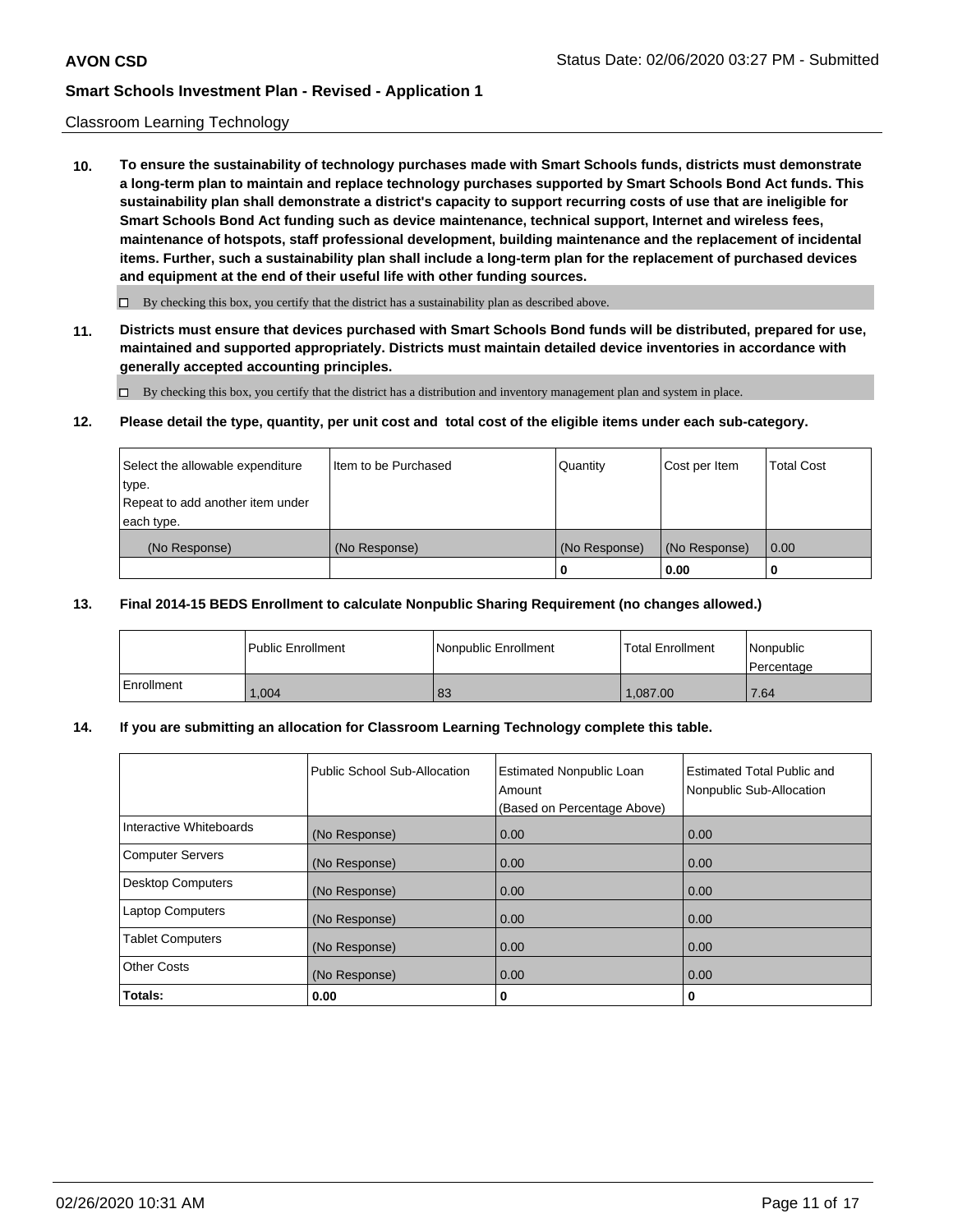#### Pre-Kindergarten Classrooms

**1. Provide information regarding how and where the district is currently serving pre-kindergarten students and justify the need for additional space with enrollment projections over 3 years.**

(No Response)

- **2. Describe the district's plan to construct, enhance or modernize education facilities to accommodate prekindergarten programs. Such plans must include:**
	- **Specific descriptions of what the district intends to do to each space;**
	- **An affirmation that new pre-kindergarten classrooms will contain a minimum of 900 square feet per classroom;**
	- **The number of classrooms involved;**
	- **The approximate construction costs per classroom; and**
	- **Confirmation that the space is district-owned or has a long-term lease that exceeds the probable useful life of the improvements.**

(No Response)

**3. Smart Schools Bond Act funds may only be used for capital construction costs. Describe the type and amount of additional funds that will be required to support ineligible ongoing costs (e.g. instruction, supplies) associated with any additional pre-kindergarten classrooms that the district plans to add.**

(No Response)

**4. All plans and specifications for the erection, repair, enlargement or remodeling of school buildings in any public school district in the State must be reviewed and approved by the Commissioner. Districts that plan capital projects using their Smart Schools Bond Act funds will undergo a Preliminary Review Process by the Office of Facilities Planning.**

**Please indicate on a separate row each project number given to you by the Office of Facilities Planning.**

| Project Number |  |
|----------------|--|
| (No Response)  |  |
|                |  |

**5. Please detail the type, quantity, per unit cost and total cost of the eligible items under each sub-category.**

| Select the allowable expenditure | Item to be purchased | Quantity      | Cost per Item | <b>Total Cost</b> |
|----------------------------------|----------------------|---------------|---------------|-------------------|
| type.                            |                      |               |               |                   |
| Repeat to add another item under |                      |               |               |                   |
| each type.                       |                      |               |               |                   |
| (No Response)                    | (No Response)        | (No Response) | (No Response) | 0.00              |
|                                  |                      | υ             | 0.00          |                   |

**6. If you have made an allocation for Pre-Kindergarten Classrooms, complete this table. Note that the calculated Total at the bottom of the table must equal the Total allocation for this category that you entered in the SSIP Overview overall budget.**

|                                          | Sub-Allocation |
|------------------------------------------|----------------|
| Construct Pre-K Classrooms               | (No Response)  |
| Enhance/Modernize Educational Facilities | (No Response)  |
| <b>Other Costs</b>                       | (No Response)  |
| Totals:                                  | 0.00           |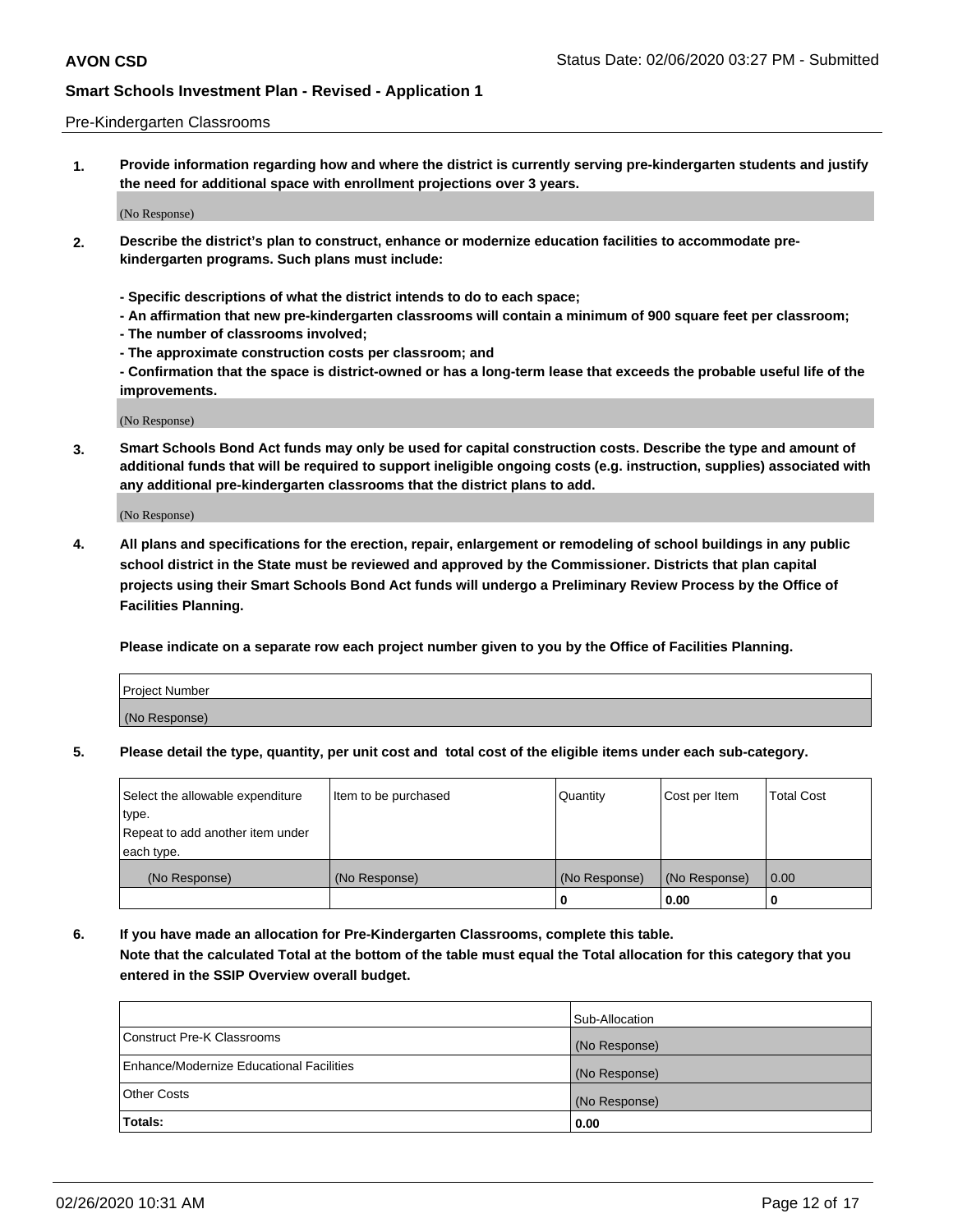Replace Transportable Classrooms

**1. Describe the district's plan to construct, enhance or modernize education facilities to provide high-quality instructional space by replacing transportable classrooms.**

(No Response)

**2. All plans and specifications for the erection, repair, enlargement or remodeling of school buildings in any public school district in the State must be reviewed and approved by the Commissioner. Districts that plan capital projects using their Smart Schools Bond Act funds will undergo a Preliminary Review Process by the Office of Facilities Planning.**

**Please indicate on a separate row each project number given to you by the Office of Facilities Planning.**

| Project Number |  |
|----------------|--|
|                |  |
|                |  |
|                |  |
| (No Response)  |  |
|                |  |
|                |  |

**3. For large projects that seek to blend Smart Schools Bond Act dollars with other funds, please note that Smart Schools Bond Act funds can be allocated on a pro rata basis depending on the number of new classrooms built that directly replace transportable classroom units.**

**If a district seeks to blend Smart Schools Bond Act dollars with other funds describe below what other funds are being used and what portion of the money will be Smart Schools Bond Act funds.**

(No Response)

**4. Please detail the type, quantity, per unit cost and total cost of the eligible items under each sub-category.**

| Select the allowable expenditure | Item to be purchased | Quantity      | Cost per Item | Total Cost |
|----------------------------------|----------------------|---------------|---------------|------------|
| ∣type.                           |                      |               |               |            |
| Repeat to add another item under |                      |               |               |            |
| each type.                       |                      |               |               |            |
| (No Response)                    | (No Response)        | (No Response) | (No Response) | 0.00       |
|                                  |                      | u             | 0.00          |            |

**5. If you have made an allocation for Replace Transportable Classrooms, complete this table. Note that the calculated Total at the bottom of the table must equal the Total allocation for this category that you entered in the SSIP Overview overall budget.**

|                                                | Sub-Allocation |
|------------------------------------------------|----------------|
| Construct New Instructional Space              | (No Response)  |
| Enhance/Modernize Existing Instructional Space | (No Response)  |
| Other Costs                                    | (No Response)  |
| Totals:                                        | 0.00           |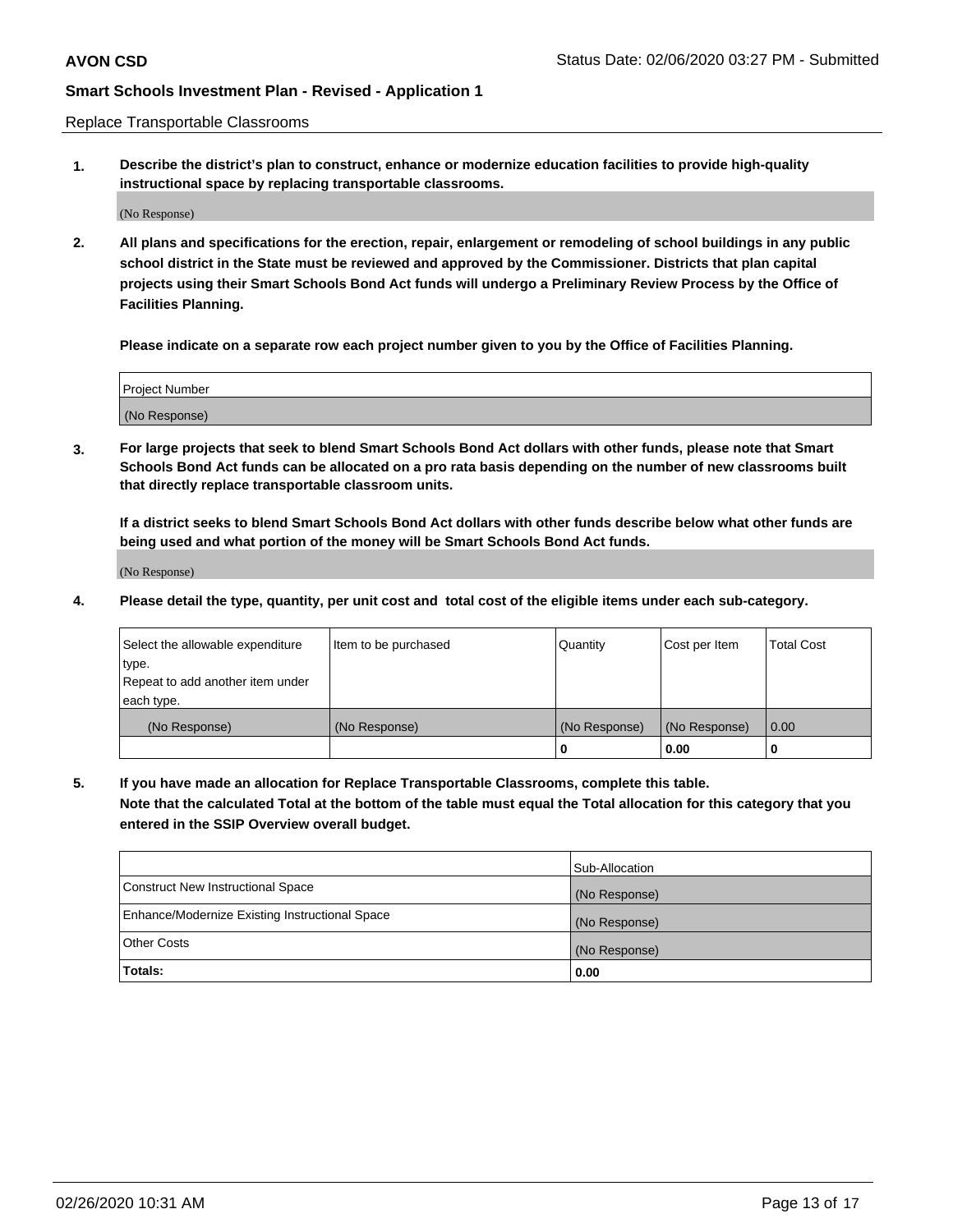#### High-Tech Security Features

## **1. Describe how you intend to use Smart Schools Bond Act funds to install high-tech security features in school buildings and on school campuses.**

During the planning for this application, Avon Central conducted an internal security survey. Door security is currently strong with double vestibule entrances at all facilities and intercom access systems. Camera coverage of the campus was determined to be "basic." Cameras and a recording server were in place, with annual purchases through the New York Safe Schools funding used to maintain the existing cameras. The recording server had limited storage capacity and poor search capabilities in the server software. An upgrade to the video storage server would provide extended storage capacity. Additional areas of the campus, both internal and external, were identified as vulnerable and good candidates for additional camera placement.

Avon Central Schools wishes to use the Smart Schools Grant to replace the security video storage server and to increase the number of cameras placed on campus.

**2. All plans and specifications for the erection, repair, enlargement or remodeling of school buildings in any public school district in the State must be reviewed and approved by the Commissioner. Smart Schools plans with any expenditures in the High-Tech Security category require a project number from the Office of Facilities Planning. Districts must submit an SSBA LOI and receive project numbers prior to submitting the SSIP. As indicated on the LOI, some projects may be eligible for a streamlined review and will not require a building permit. Please indicate on a separate row each project number given to you by the Office of Facilities Planning.**

| <b>Project Number</b> |  |
|-----------------------|--|
| 24-01-01-04-7-999-002 |  |

- **3. Was your project deemed eligible for streamlined Review?**
	- Yes **Z** No
- **4. Include the name and license number of the architect or engineer of record.**

| Name            | License Number |
|-----------------|----------------|
| Nick Signorelli | 24017          |

**5. Please detail the type, quantity, per unit cost and total cost of the eligible items under each sub-category.**

| Select the allowable expenditure  | Item to be purchased                                 | Quantity | Cost per Item | <b>Total Cost</b> |
|-----------------------------------|------------------------------------------------------|----------|---------------|-------------------|
| type.                             |                                                      |          |               |                   |
| Repeat to add another item under  |                                                      |          |               |                   |
| each type.                        |                                                      |          |               |                   |
| <b>Electronic Security System</b> | Ultra High Resolution Exterior IP 16MP   1<br>Camera |          | 9,500.00      | 9.500.00          |
| <b>Electronic Security System</b> | Exterior IP 8MP Bullet IR Camera                     |          | 2.200.00      | 2.200.00          |
| <b>Electronic Security System</b> | Ultra High Resolution Exterior IP 30MP<br>Camera     | ۱7       | 14.000.00     | 98,000,00         |
| <b>Electronic Security System</b> | Network Video Recording Server                       |          | 13,000,00     | 13,000.00         |
|                                   |                                                      | 10       | 38,700.00     | 122.700           |

**6. If you have made an allocation for High-Tech Security Features, complete this table. Enter each Sub-category Public Allocation based on the the expenditures listed in Table #5.**

Sub-Allocation Capital-Intensive Security Project (Standard Review)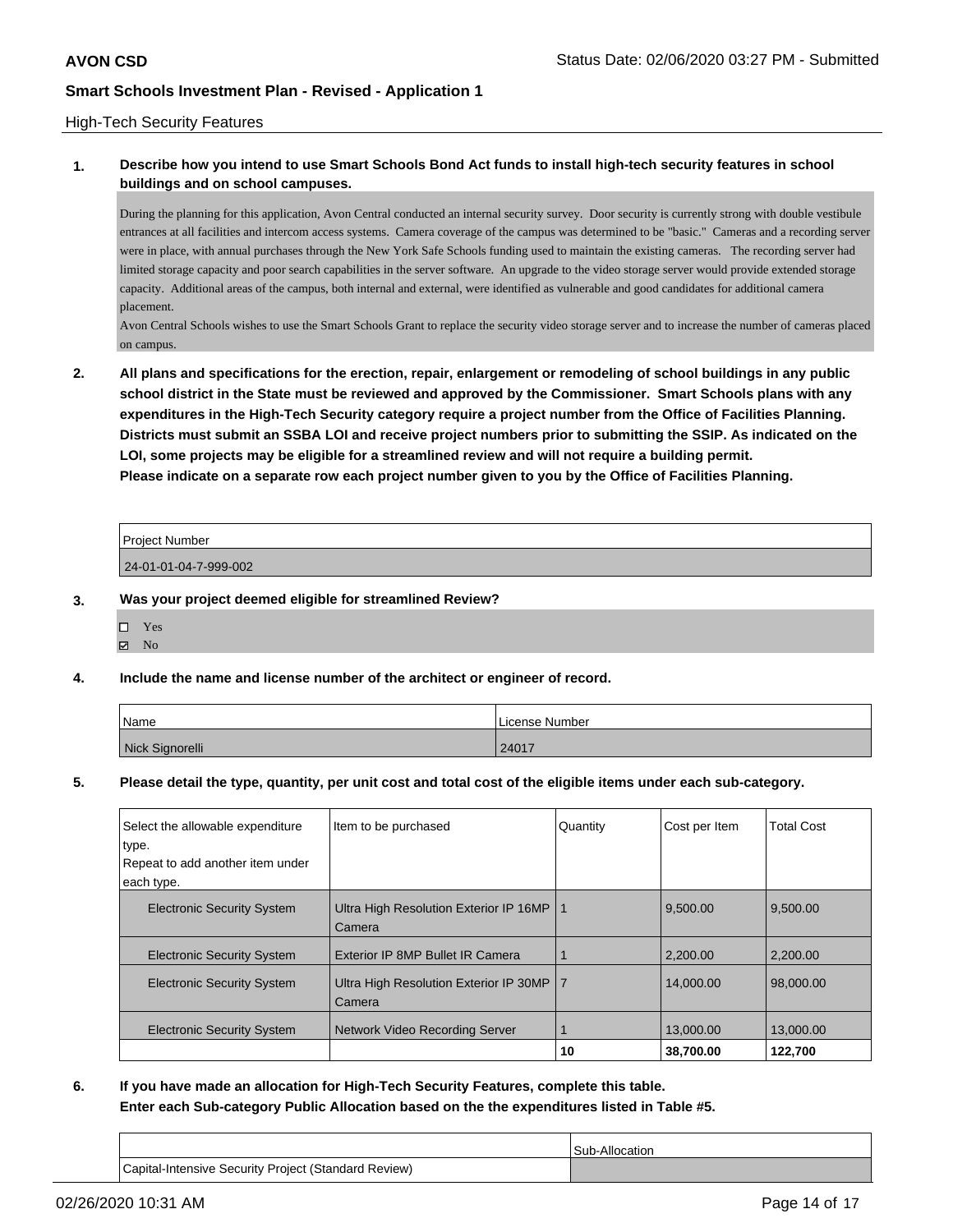High-Tech Security Features

|                                 | Sub-Allocation |
|---------------------------------|----------------|
|                                 | 0.00           |
| Electronic Security System      | 122,700.00     |
| <b>Entry Control System</b>     | 0.00           |
| Approved Door Hardening Project | 0.00           |
| <b>Other Costs</b>              | 0.00           |
| Totals:                         | 122,700.00     |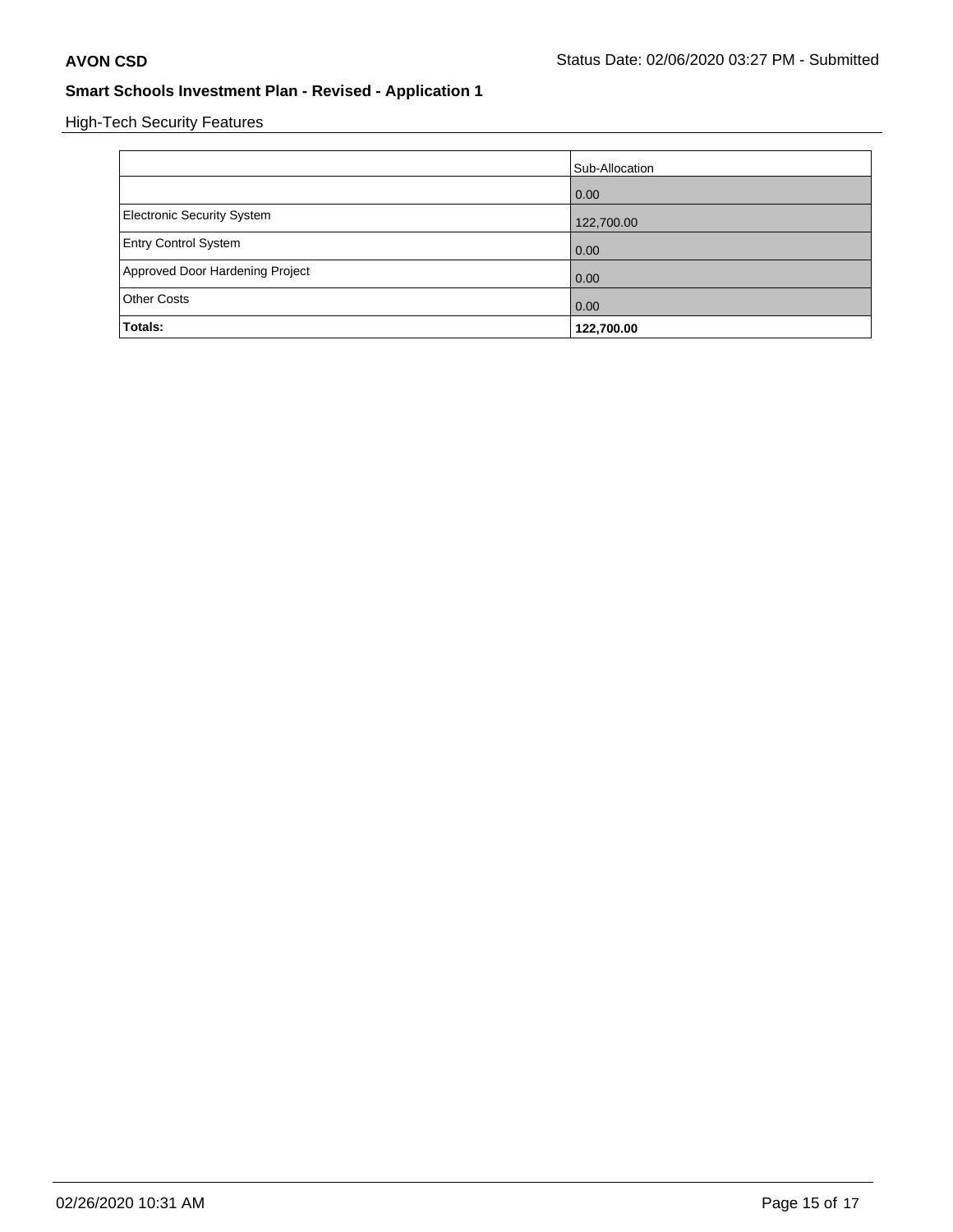Non-Public Schools

# **1. Describe your plan to utilize SSBA funds to purchase devices and loan to the nonpublic schools within your district. Please specify what devices have been requested by the nonpublic schools. If the nonpublic schools have not finalized requests, the district should provide the date nonpublic schools will submit the request by.**

St. Agnes School wishes to offer their students the same opportunities that Avon Central offers their students. St. Agnes is requesting that Avon Central use the Non-public allocation to purchase Chromebooks for the students to use. These individual devices allow the students to collaborate using Google shares, participate in "hang outs" via Google, and access resources on the internet.

One of the most important items is that these devices will operate in a controlled domain allowing the building to manage and inventory the usage and participation.

**2. A final Smart Schools Investment Plan cannot be approved until school authorities have adopted regulations specifying the date by which requests from nonpublic schools for the purchase and loan of Smart Schools Bond Act classroom technology must be received by the district.**

By checking this box, you certify that you have such a plan and associated regulations in place that have been made public.

**2a. Please enter the date each year nonpublic schools must request loanable items from the school district. This date cannot be earlier than June 1 of the previous school year.**

June 30

### **3. Final 2014-15 BEDS Enrollment to calculate Nonpublic Sharing Requirement (no changes allowed.)**

|            | Public Enrollment | Nonpublic Enrollment | Total Enrollment | Nonpublic Percentage |
|------------|-------------------|----------------------|------------------|----------------------|
| Enrollment | .004              | nn<br>റാ             | 1.087.00         | 7.64                 |

#### **4. Nonpublic Loan Calculator**

|                                                                 | Loanable       | Loanable   | Additional       | l Estimated | Previously | Cumulative | <b>Final Per</b> | <b>Final Total</b> |
|-----------------------------------------------------------------|----------------|------------|------------------|-------------|------------|------------|------------------|--------------------|
|                                                                 | School         | Classroom  | Nonpublic        | Per Pupil   | Approved   | Per Pupil  | Pupil Loan       | Loan               |
|                                                                 | l Connectivitv | Technology | Loan             | Amount -    | Per Pupil  | Loan       | Amount -         | Amount -           |
|                                                                 |                |            | (Optional)       | This Plan   | Amount(s)  | Amount     | This Plan        | This Plan          |
| Required Nonpublic  <br>l Loan                                  | 241.471.00     | 0.00       |                  | 236.46      | 201.00     | 250.00     | 49.00            | 4.067.00           |
| <b>Final Adjusted Loan</b><br>- (If additional loan<br>  funds) | 241.471.00     | 0.00       | (No<br>Response) | 236.46      | 201.00     | 250.00     | 49.00            | 4.067.00           |

#### **5. Nonpublic Share**

|                                          | Final Per Pupil Amount<br>Final Nonpublic Loan Amount |           |
|------------------------------------------|-------------------------------------------------------|-----------|
| Pending and Previously<br>Approved Plans | 201.00                                                | 16,683.00 |
| 'This Plan                               | 49.00                                                 | 4.067.00  |
| Total                                    | 250.00                                                | 20,750.00 |

### **6. Distribution of Nonpublic Loan Amount by School**

| l Nonpublic School Name          | 2018-19 K-12 Enrollment | Special Ed School? If Yes, not eligible |
|----------------------------------|-------------------------|-----------------------------------------|
| <b>ST AGNES PAROCHIAL SCHOOL</b> | 55                      | <b>No</b>                               |

**7. Please detail the type, quantity and per unit cost of the eligible items under each sub-category.**